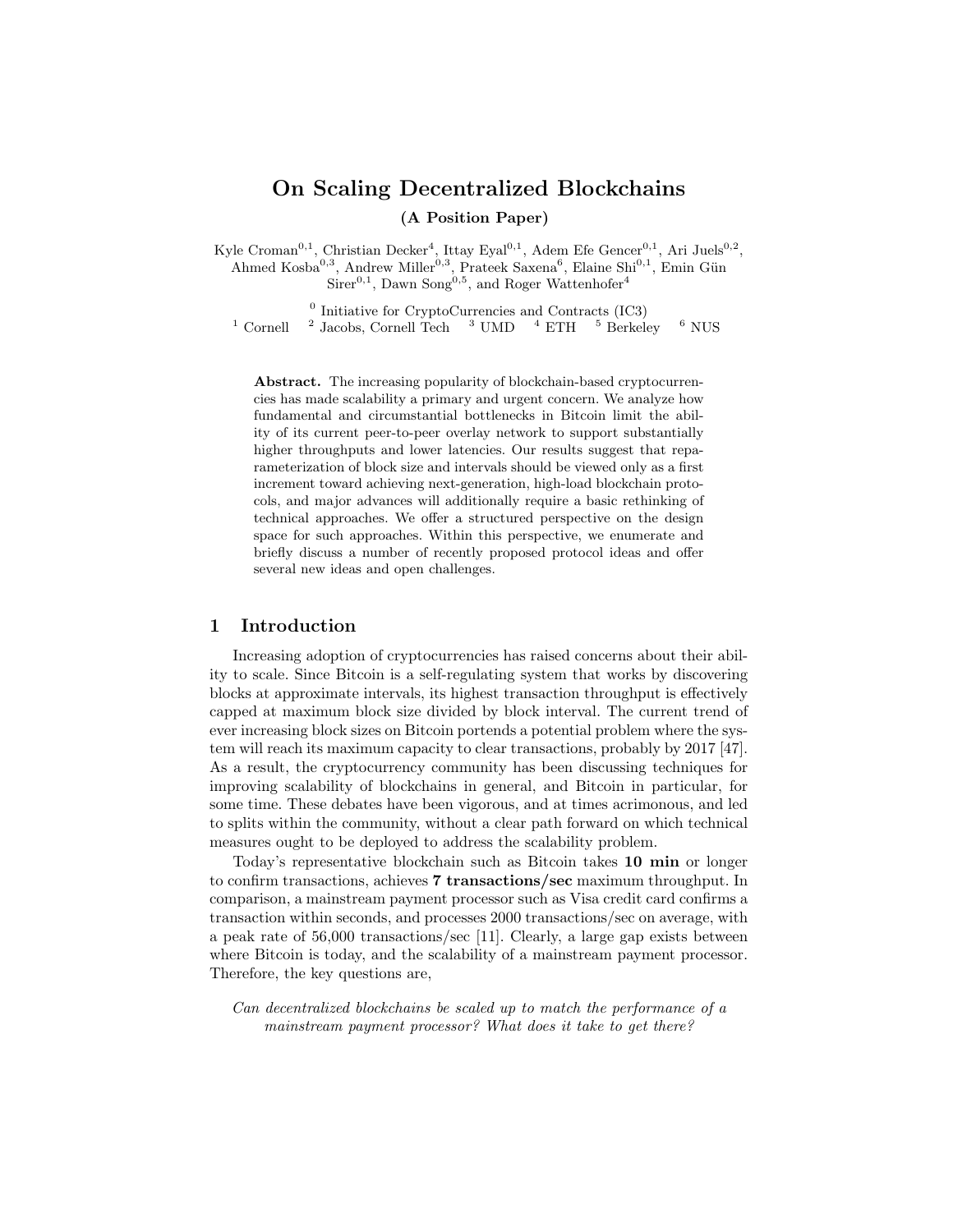This paper aims to place exploration of blockchain scalability on a scientific footing. We note that "scalability" is not a well-defined, singular property of a system, but a term that relates several quantitative metrics to each other.

We offer three contributions that illuminate the problem of scaling Bitcoin and blockchains generally to achieve high-performance, decentralized systems:

Measurement study and exploration of reparametrization. We present experimental measurements of a range of metrics that characterize the resource costs and performance of today's operational Bitcoin network. As a first step toward better scalability in Bitcoin, the community has put forth various proposals to modify the key system parameters of block size and block interval. Through further experimental investigation, we show that such scaling by reparametrization can achieve only limited benefits given the network performance induced by Bitcoin's current peer-to-peer overlay network protocol while maintaining its current degree of decentralization, as measured by number of functioning peers in the overlay network.

Our results hinge on the key metric of effective throughput in the overlay network, which we define here as which blocks propagate within an average block interval period the percentage of nodes to. If the transaction rate exceeds the 90% effective throughput, then 10% of the nodes in the network would be unable to keep up, potentially resulting in denied services to users and reducing the network's effective mining power. To ensure at least 90% of the nodes in the current overlay network have sufficient throughput, we offer the following two guidelines:

- [Throughput limit.] The block size should not exceed 4MB, given today's 10 min. average block interval (or a reduction in block-interval time). A 4MB block size corresponds to a maximum throughput of at most 27 transactions/sec.
- [Latency limit.] The block interval should not be smaller than 12s, if full utilization of the network's bandwidth is to be achieved.

We stress that the above guidelines seem somewhat intuitive (especially in hindsight). The community has thus also proposed radically different scaling approaches, and introduced mechanisms such as Corallo's relay network, a centralized block-propagation mechanism. One of our contributions, however, is to quantify Bitcoin's current scalability limits within its decentralized components. Note that as we consider only a subset of possible metrics (due to difficulty in accurately measuring others), our results on reparametrization may be viewed as upper bounds: additional metrics could reveal even stricter limits.

Painting a broad design space for scalable blockchains. Our findings lead us to the position that fundamental protocol redesign is needed for blockchains to scale significantly while retaining their decentralization. We compile and review various technical approaches that can help blockchains scale. We lay out a broad design space that encompasses not just incremental improvements, but also radical rearchitecture. We frame a structured discussion of new protocol design strategies in terms of a partitioning blockchain systems into distinct planes,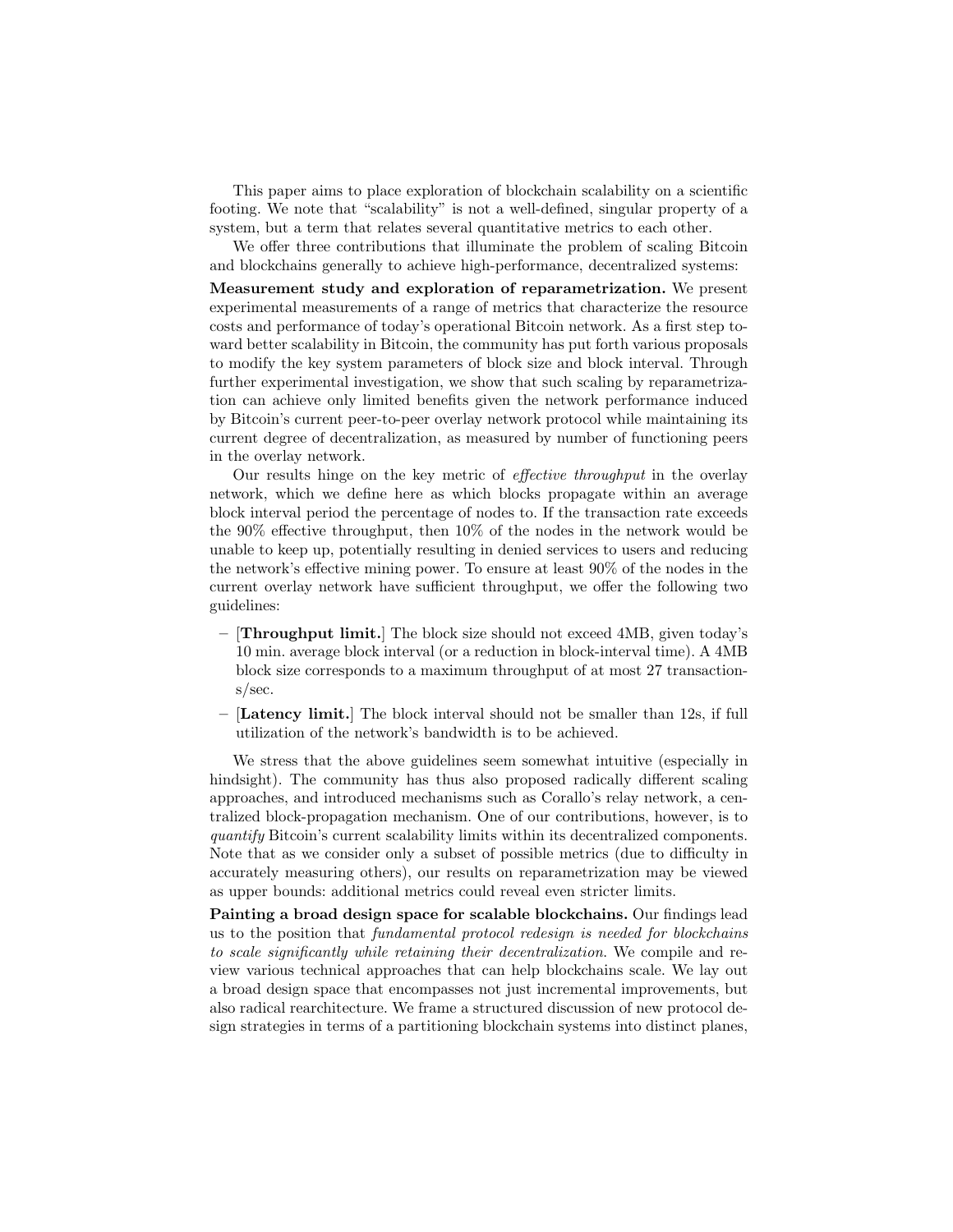namely: Network, Consensus, Storage, View, and Side Planes. We discuss the properties of each plane and both recent and new proposals to improve each; we also discuss open research challenges.

Posing open challenges. Another goal of our paper is to articulate open challenges in the service of i) better understanding of scalability bottlenecks; and  $ii$ the design of more scalable blockchains. As mentioned earlier, scalability is not a singular metric, but captures the tension between various performance and security metrics. So far, measurement and understanding of many important metrics (e.g., fairness and mining power utilization [26]) are lacking — partly because monitoring and measuring a decentralized blockchain from only a few vantage points poses significant challenges. We call for better measurement techniques such that we could continuously monitor the health of decentralized system such as Bitcoin, and answer key questions such as "To what extent can we push system parameters without sacrificing security?" "How robust is the system when under attack?" Finally, although we paint the broader design space for a scalable blockchain, instantiating and combining these ideas to build a full-fledged system with formally provable security is a non-trivial challenge.

Additional results. Due to space restrictions, we relegate many detail of our experiments to [10].

## 2 Bitcoin Scalability Today: A Reality Check

We analyze some of the key metrics of the Bitcoin system as it exists today.

Maximum throughput. The maximum throughput is the maximum rate at which the blockchain can confirm transactions. Today, Bitcoin's maximum throughput is 3.3–7 transactions/sec [1]. This number is constrained by the maximum block size and the inter-block time.

Latency. Time for a transaction to confirm. A transaction is considered confirmed when it is included in a block, roughly 10 minutes in expectation.<sup>1</sup>

Bootstrap time. The time it takes a new node to download and process the history necessary to validate the current system state. Presently in Bitcoin, the bootstrap time is linear in the size of the blockchain history, and is roughly four days (averaged over five fresh t2.medium Amazon EC2 nodes that we connected to the network running the most recent master software).

Cost per Confirmed Transaction (CPCT). The cost in USD of resources consumed by the entire Bitcoin system to confirm a single transaction. The CPCT encompasses several distinct resources, all of which can be further decomposed into operational costs (mainly electricity) and capital equipment costs:

1. Mining: Expended by miners in generating the proof of work for each block.

<sup>&</sup>lt;sup>1</sup> Although we define latency in Bitcoin as the time to obtain a single confirmation, some payment processors accept "zero-confirmation" transactions, while others follow common advice to wait for 6 confirmations before accepting a payment.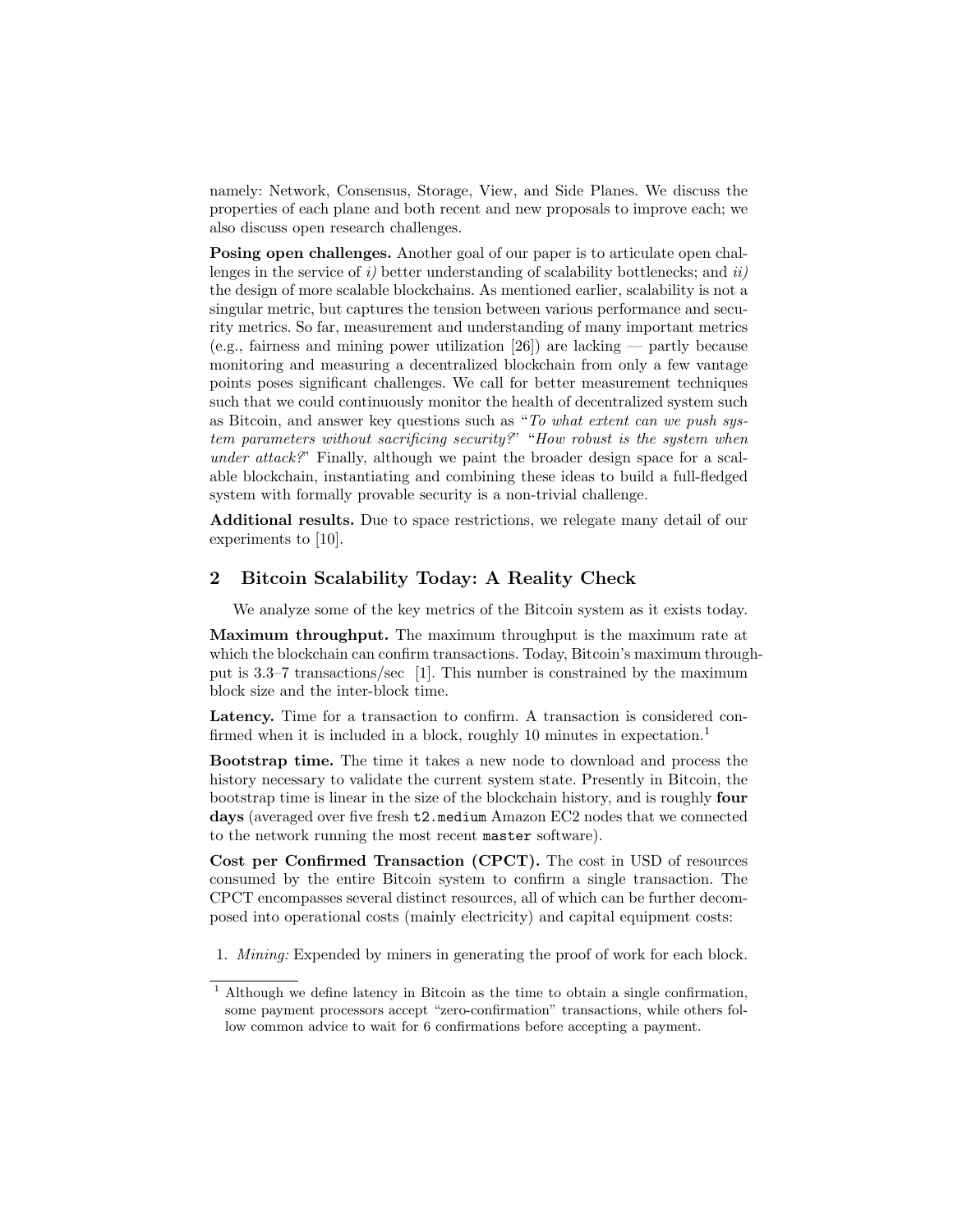- 2. Transaction validation: The cost of computation necessary to validate that a transaction can spend the outputs referenced by its inputs, dominated by cryptographic verifications.
- 3. Bandwidth: The cost of network resources required to receive and transmit transactions, blocks, and metadata.
- 4. Storage: The cost (1) of storing all currently spendable transactions, which is necessary for miners and full nodes to perform transaction validation, and (2) of storing the blockchain's (much larger) historical data, which is necessary to bootstrap new nodes that join the network.

Table 1 presents our estimates of these various costs. As the table shows, the majority of the cost is attributable to mining. Our calculation suggests that, at the maximum throughput, the cost per confirmed transaction is  $$1.4 - $2.9$ , where  $57\%$  is electricity consumption for mining. If the de facto Bitcoin throughput is assumed, the CPCT is as high as \$6.2. We proceed to explain our costestimation methodology.

To measure the cost per transaction for Bitcoin, we perform a back-of-theenvelope calculation by summing up the electricity consumed by the network as a whole, as well as the hardware cost of mining equipment. We project our estimates based on the AntMiner S5+ mining hardware [8], which is the currently available hardware that has the highest hash rate per joule, and the highest hash rate per dollar according to this comparison as of October 2015 [2]. We assume a 1 year effective lifetime for the hardware, and that the average hashing rate of the network is 450,000,000 GH/s based on statistics from October 2015 [3]. Based on the power consumption of the selected hardware  $(0.445 \text{ W/GH})$ , the total power consumed by the network will be about 200 MegaWatt. Furthermore, we assume the average price per KWh is \$0.1 [49].

There are two interesting scenarios: The first scenario is when the Bitcoin network is operating at maximum throughput, namely 3.3–7 transactions/sec. This maximum throughput is mainly constrained by Bitcoin's 1MB maximum block size and the variable transaction size. The lower bound of the maximum throughput is inferred from the current average transaction size, about 500 bytes, while the upper bound is based on an off-cited estimate from [1] which corresponds to unusually small (250 byte) transactions. The second scenario is the de facto average throughput for the Bitcoin network, which is, based on statistics collected in October 2015, 1.57 transactions/sec [4].

Table 1 shows ballpark estimates for the transaction validation, storage, and bandwidth costs. These estimates are attained assuming that the entire network contains 5400 full nodes — a coarse-grained estimate obtained from https://bitnodes.21.co/. We assume that each full node incurs roughly the running cost of an EC2 micro-instance ( $\sim$  \$0.01/hour) to validate transactions; alternatively, assuming a \$500 processor with a 5-year life-time would yield the same ballpark estimate. We assume that transactions are stored on an SSD drive with a 5-year lifetime, costing about \$0.3/GB today. We also assume all nodes store the entire history, to maintain the system's security. We assume each node maintains a home-grade Internet connection (about \$100/month) whose cost is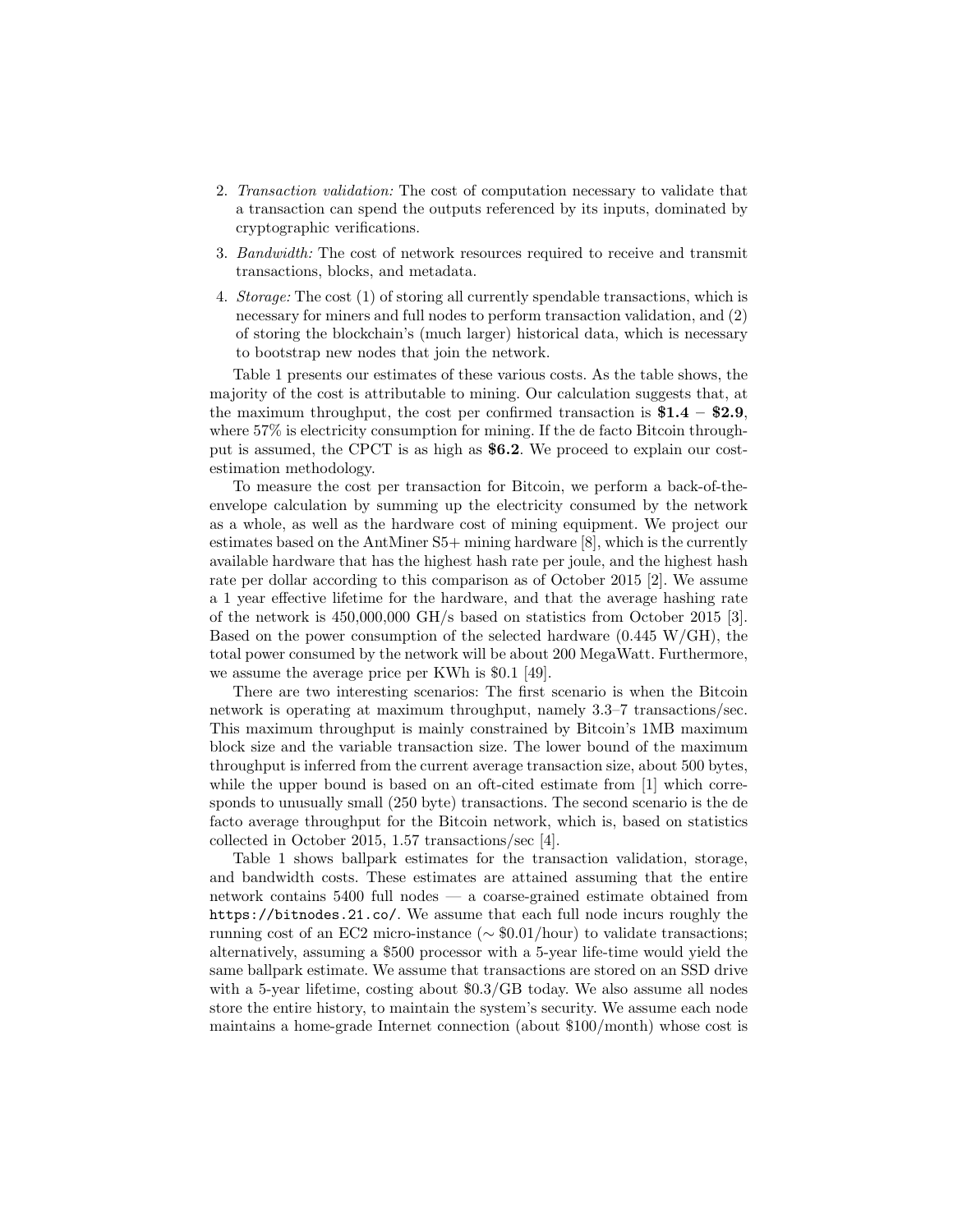|                                                                                                       | at max throughput<br>$\cos t / t x$                  |                                                          |                                                                | at <i>de facto</i> throughput<br>$percentage   cost/tx$ percentage |
|-------------------------------------------------------------------------------------------------------|------------------------------------------------------|----------------------------------------------------------|----------------------------------------------------------------|--------------------------------------------------------------------|
| Mining: proof-of-work $\sim$ \$0.8 - \$1.7<br>Mining: hardware<br>Transaction validation<br>Bandwidth | $\sim $0.6 - $1.3$<br>$\sim\$0.002$<br>$\sim \$0.02$ | $\sim 56\%$<br>$\sim 42\%$<br>$\sim 0.2\%$<br>$\sim 2\%$ | $\sim$ \$3.6<br>$\sim$ \$2.7<br>$\sim$ \$0.008<br>$\sim\$0.08$ | $\sim 56\%$<br>$\sim 42\%$<br>$\sim 0.2\%$<br>$\sim$ 2\%           |
| Storage (running cost)                                                                                |                                                      | $\sim$ \$0.0008/5 years                                  |                                                                |                                                                    |

Table 1: Bitcoin cost breakdown. Includes cost incurred by all nodes.

amortized over all transactions. We stress that an EC2 micro instance and a home-grade Internet connection provide sufficiently large computation/network bandwidth at the operating scale of today's Bitcoin.

We note that it is a fallacy to assume that transaction costs necessarily have to be offset by transaction fees. In particular, the operational costs of running full nodes may be offset by financial externalities, such as being able to confirm one's own transactions without trusting third parties, or by network effects, such as selling items whose costs factor in the cost of operating a node. Miners, however, are bereft of these two factors and need to be compensated in the steady state, especially as the block subsidy is reduced over time.

Other metrics. The above is of course not an exhaustive list of potentially interesting metrics. For example, while we have focused on Bitcoin's role as a transaction medium, it also serves as a store of value. We might therefore consider the cost per stored dollar as an alternative to CPCT. Many other metrics are of interest and it is an open research question which can best inform technical and policy decisions.

# 3 Scaling by Parameter Tuning and Fundamental Limits

The Bitcoin community has several propositions under discussion for increasing the maximum block size (or to remove the limit altogether [43]). Bitcoin Improvement Proposals (BIPs) 100, 101, 102, and 103, all involve a fork, triggered by a combination of time and miner buy-in as reflected in the blockchain [14, 24, 27, 28, 51]. These proposals differ primarily on the initial date of the first increase, the block size change strategy (none vs. linear vs repeated doublings vs optional reductions), and the percent of miner buy-in to trigger a change. The segregated witness proposal [24] amends the blocksize by less than a factor of 2 through a "soft fork" implementation, wherein legacy nodes do not need to upgrade, but end up implicitly trusting the miners with transaction validation. The developer community has been further fragmented into various proposals (Core, XT, Classic and Unlimited) that embody different combinations of features and rollout schedules. There is, as of yet, no clear winner, partly because it is difficult to determine, a priori, which change schedule will best fit future changes in node provisioning. It is an open question whether reparametrization alone can adequately address the growth needs of a medium-to-large transaction processing system. In the rest of this section, we explore its limitations.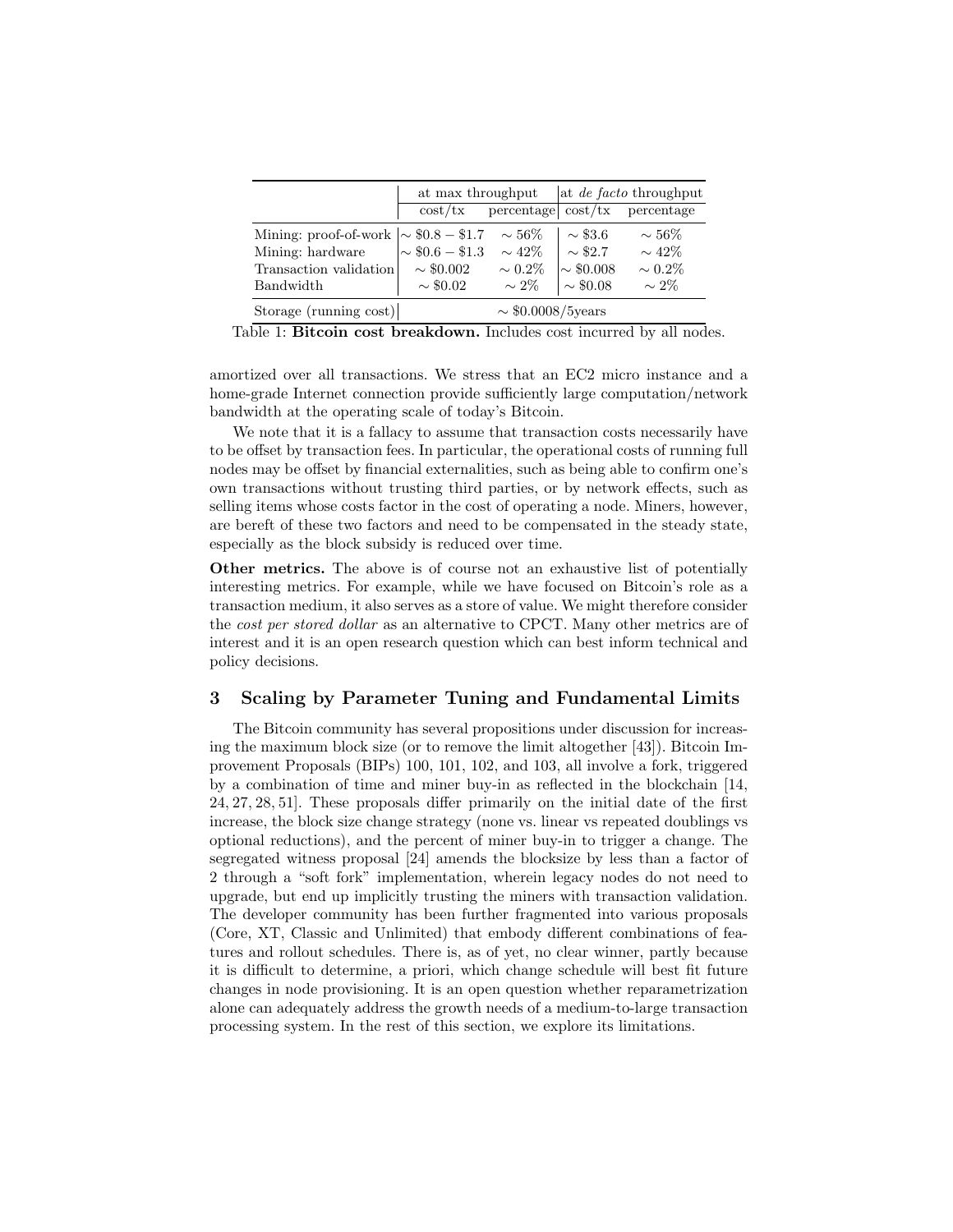#### 3.1 Measurement Study

A critical reference point for Bitcoin's performance is Decker and Wattenhofer's 2012 measurement study of the Bitcoin network's block propagation [21]. At the time, the median and 90-percentile time for Bitcoin nodes to receive a block was 6.5 seconds and 26 seconds respectively. This study also showed that for small blocks, less than roughly 20KB in size, latency was a significant factor in block propagation times. Beyond this size, throughput was the dominating factor, and was invariant in block size; thus they found that for large enough blocks the block propagation times grew linearly with respect to the block size.

At the time of their measurement, the average block size was 87KB. This means that back in 2012, it would have taken 5 minutes for 90% of the nodes to receive a full 1MB block — a significant fraction of the block interval.

Since nodes' bandwidth provisioning and the network topology have evolved since 2012, we repeated their measurement recently in 2014 and 2015. Our measurement indicates that the 10%, median, and 90% block propagation times are 0.8 seconds, 8.7 seconds, and 79 seconds respectively. Further, the average block size is now roughly 540KB. Projecting to a 1MB block size, the 90%, median, and 10% block propagation times would be 2.4min, 15.7sec, and 1.5sec respectively.

 $X\%$  effective throughput. We define the metric " $X\%$  effective throughput" as  $X\%$  effective throughput := (block size)/( $X\%$  block propagation delay).

Our measurement study suggests the following  $X\%$  effective throughputs for the network (with translation to transactions/sec for 250-byte transactions):

|        |            | $\mathbf{X}\% \mathbf{X}\%$ effective throughput translated to transactions/sec $\ c.f.$ Visa |                       |
|--------|------------|-----------------------------------------------------------------------------------------------|-----------------------|
| 50%    | $496$ Kbps | $248$ tx/sec                                                                                  | $2000 \text{ tx/sec}$ |
| $90\%$ | 55 Kbps    | $26 \text{ tx/sec}$                                                                           |                       |

We additionally performed experiments to determine the minimum block size for throughput to dominate over latency, similarly mirroring the 2012 study by Decker and Wattenhofer [21]. The results are depicted in Figure 1. That figure shows the overall rate ("network propagation rate") at which blocks propagated to 50%, 75%, and 90% of nodes, capturing the combined effects of latency plus throughput. As block sizes grow from zero, the network propagation rate increases until it levels off at roughly 80KB, suggesting that when the block size is above 80KB, throughput dominates over latency. At this point, the propagation rate for 90% of nodes is about 55 Kbps, which is consistent with the 90% effective throughput observed in the table above for the current overlay network.

As the data are noisy, we do not provide an estimate of the latency. As it is negligible for blocks of size above 80KB, we disregard it elsewhere in the paper.

#### 3.2 Limits of Scalability by Reparametrization

We now explore the potential of reparametrization to scale Bitcoin. If the average block size reaches the  $X\%$ -effective capacity during a block interval, then  $(100-X)\%$  of the nodes on the network would be unable even to receive blocks as they arrive, and thus would be effectively disabled.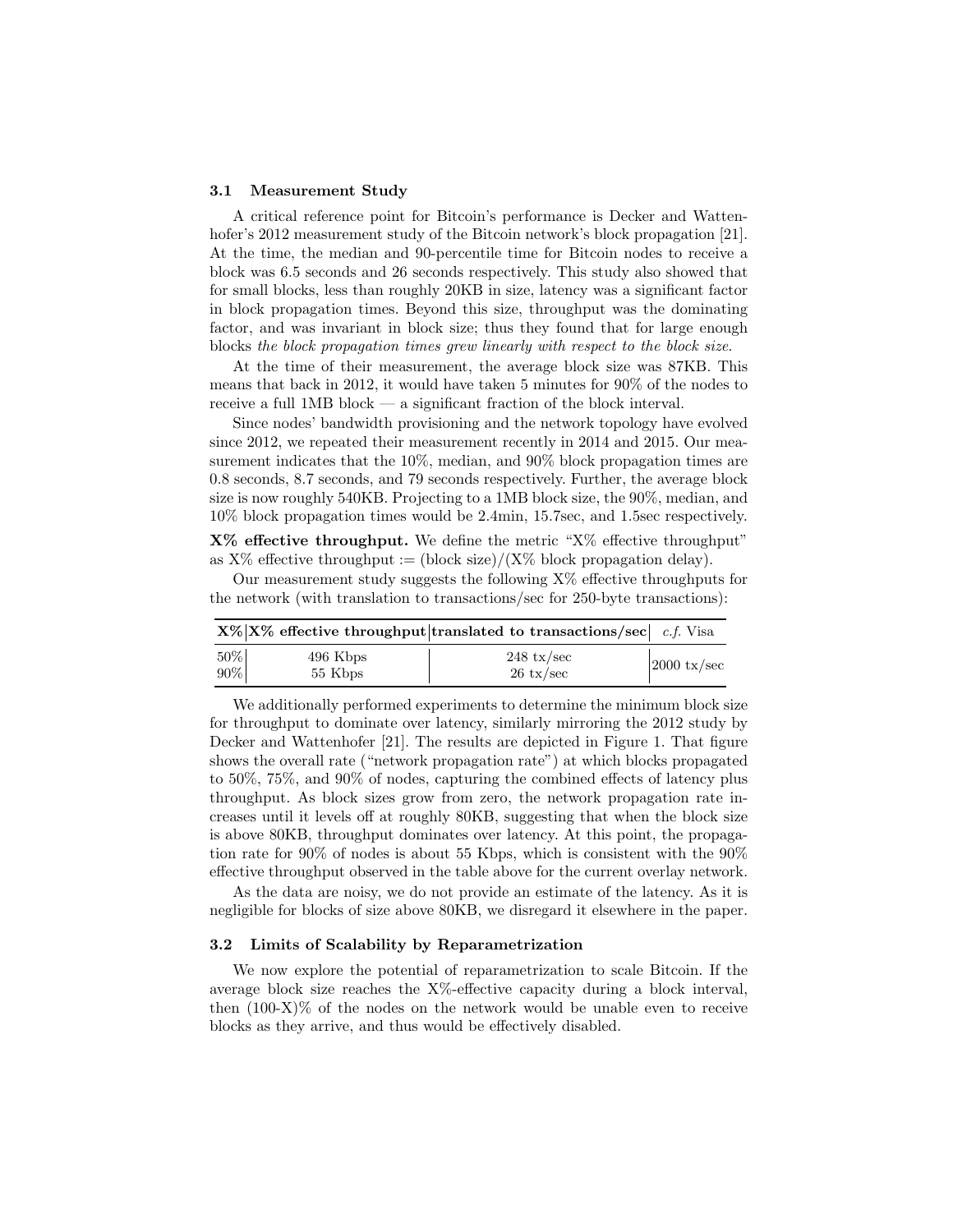

Fig. 1: Network propagation rate (capturing both latency and throughput) vs. block size.

We assume that it is desired to maintain nearly the current degree of decentralization, as measured by the number of properly functioning nodes in the peer-to-peer overlay network. For the purpose of our study, we take 90% to be our target. It is difficult to quantify what each node contributes towards the overall virtue implied by decentralization. Not all nodes are necessarily miners; and while some nodes can be associated with service providers and individual users, there is no absolute measure of the economic significance of each node. Our definition reflects an equal weighting of each node.

We also stress that our results assume the use of Bitcoin's current peer-topeer overlay network. If the size or properties of the network change, that would affect the  $X\%$  effective throughput. We note, however, that Bitcoin's overlay network has remained stable in size from Nov. 2014 to Nov. 2015 at between ∼4500 to ∼6300 full nodes [5]. For brevity, we use the term "current overlay network" to refer to these assumed conditions.

Throughput limit. We observe that the block size and interval must satisfy:

block size<br> $\overline{X\%}$  effective throughput < block interval.

Consequently, for a 10 minutes (or shorter) block interval, the block size should not exceed 4MB for  $X=90\%$ ; and 38MB for  $X=50\%$ .

Observation 1 (Throughput limit) Given the current overlay network and today's 10 minute average block interval, the block size should not exceed 4MB. A 4MB block size corresponds to a throughput of at most 27 transactions/sec.

Latency limit. To improve the system's latency, we can in principle simply reduce the block interval. To do so while retaining high effective throughput, however, would also require a reduction in the block size. Our experiments reflected in Figure 1

Propagating a block of size smaller than 80KB would not make full use of the network's bandwidth, as latency would still be a significant factor in the block's propagation time. To propagate a 80KB block to 90% of the nodes would take roughly 12 seconds, given that the 90% effective throughput of the network today is 55Kbps. Thus the following guideline.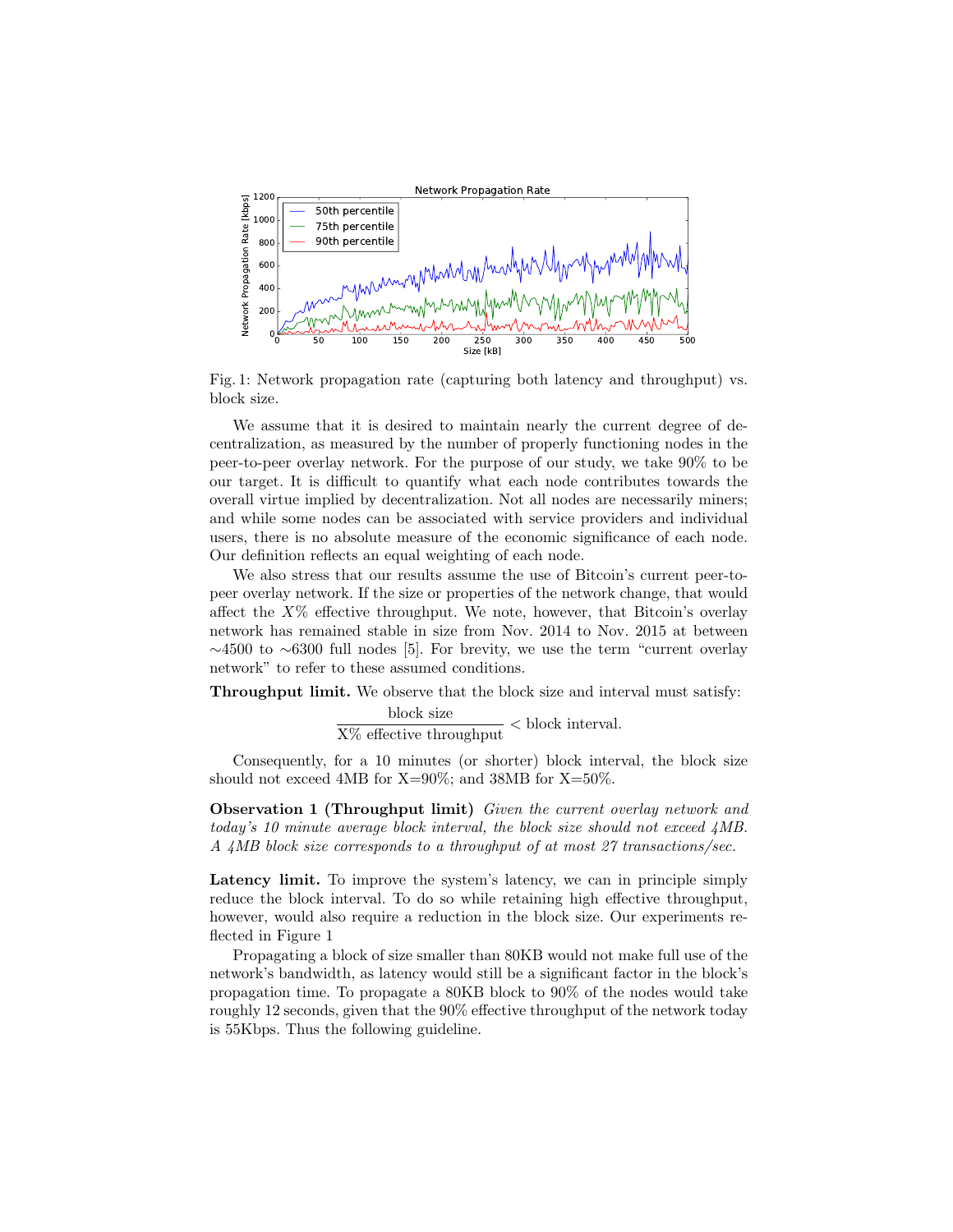| $\%$                 | <b>M</b> bps            | Max. BW Tx thruput<br>tx/sec                                            | Resource                                                                    | Max. thruput<br>$[1000$ tx/sec] |
|----------------------|-------------------------|-------------------------------------------------------------------------|-----------------------------------------------------------------------------|---------------------------------|
| $90\%$<br>50%<br>10% | 3.03<br>33.03<br>186.10 | 758<br>8.3K<br>46K                                                      | Tx validation on a modern<br>quad-core processor<br>$(2$ signatures per Tx) |                                 |
| (a)                  |                         | Lower bound on per-node provi-<br>sioned bandwidth: measuring 4565 Bit- | Disk I/O<br>Rotational 100MB/sec<br>SSD 300MB/sec                           | 200<br>600                      |

sioned bandwidth: measuring 4565 Bitcoin nodes.

(b) Maximum throughput analysis.

Table 2: Per-node resource and bottleneck analysis.

Observation 2 (Latency limit) Given today's overlay network, to retain at least 90% effective throughput and fully utilize the bandwidth of the network, the block interval should not be significantly smaller than 12s.

How to interpret/use these numbers. We stress that the above are conservative bounds on the extent to which reparametrization alone can scale Bitcoin's peer-to-peer overlay network given its current size and underlying protocols. Other, more difficult-to-measure metrics could also reveal scaling limitations. One example is fairness. Our measurement results (see Section 3.1) suggest that in today's Bitcoin overlay network, when nodes are ordered by block propagation time, the top 10% of nodes receive a 1MB block 2.4min earlier than the bottom 10% — meaning that depending on their access to nodes, some miners could obtain a significant and unfair lead over others in solving hash puzzles. Due to complicating factors, e.g., the fact that many miners today do not rely on a single overlay node to obtain transactions (and indeed often rely on a separate, faster mining backbone to propagate blocks), we believe that this figure cannot directly inform reparametrization discussions. It is illustrative of other metrics, however, that may be important but difficult to measure. Consequently, until the Bitcoin system undergoes fundamental protocol changes, gradual or conservative parameter changes may be prudent. Finally, note that our throughput guidelines apply whether parameters are determined by market outcome or enforced by hard-coded limit.

#### 3.3 Bottleneck Analysis

While scaling the blockchain protocol by parameter tuning is possible, we find that best achievable throughput is significantly smaller than the limit posed by the underlying infrastructure.

In Table 2a, we show results from our measurement study where we perform a per-node bandwidth measurement to more than 4000 Bitcoin nodes. Table 2a suggests that individual nodes are provisioned with significantly higher network bandwidth than the overall network throughput attained by Bitcoin today recall that the 90% effective throughput today is 55Kbps (see Section 3.1). The reason why Bitcoin's network stack cannot reach the per-node link bandwidth is likely due to the combination of several factors. For example, each transaction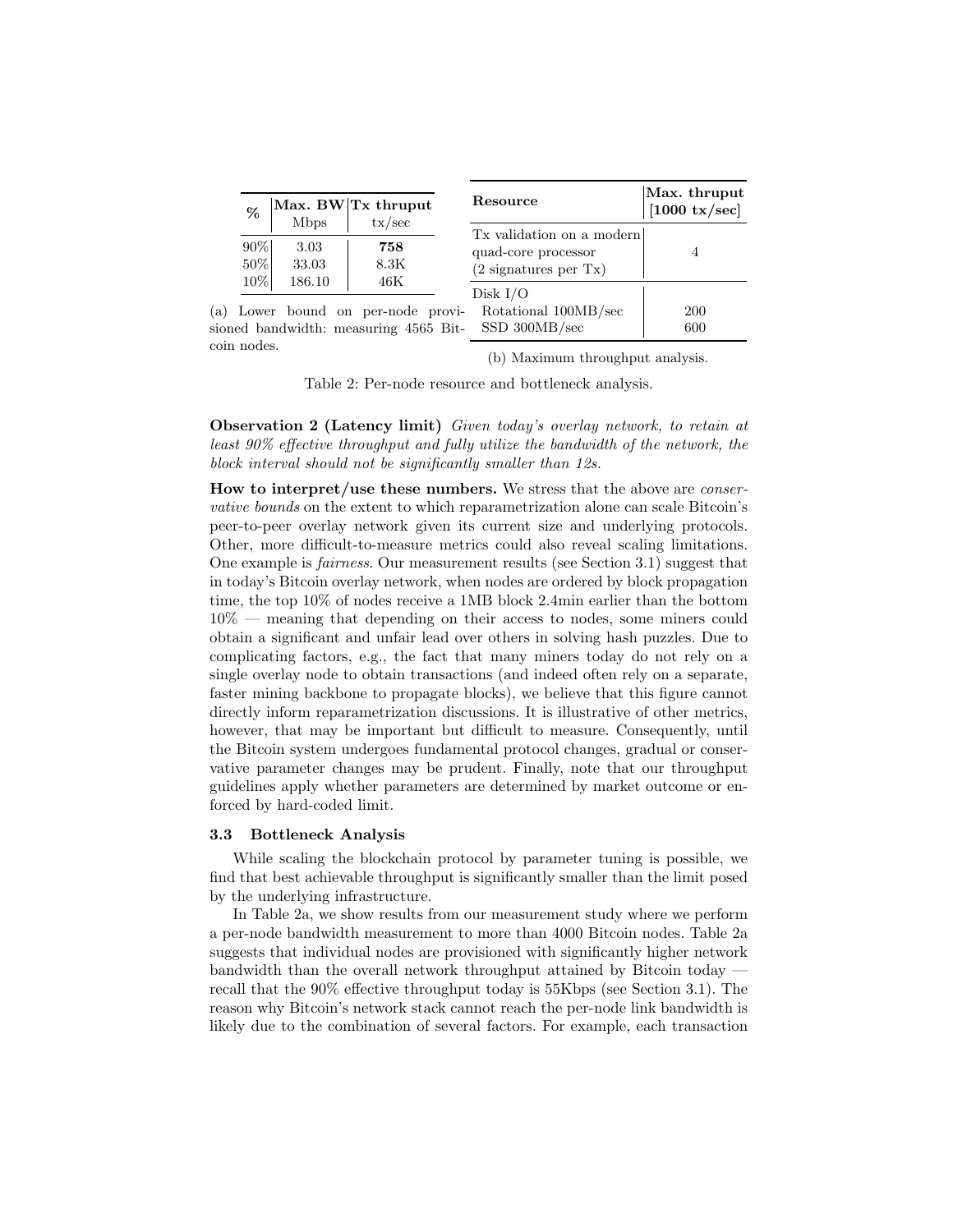is transmitted twice, first for gossiping the transaction; and then after a block is mined, the newly mined block will be propagated again including all transactions it contains. Moreover, due to lack of pipelining, propagation over multiple overlay hops introduce delay proportional to the length of the path. Finally, Table 2b shows that the cryptographic overheads associated with transaction verification, and disk I/O are unlikely the bottleneck.

## 4 Rethinking the Design of a Scalable Blockchain

We discuss techniques that will allow blockchains to scale beyond the parameters of today's Bitcoin. They range from incremental changes atop today's decentralized blockchain to more radical redesigns. The goal of this section is not to propose an end-to-end system, but rather to paint the design space, suggest promising approaches, and pose open challenges to the community.

We organize our discussion around a decomposition of the Bitcoin system into a set of abstraction layers that we call planes. Ordered in a hierarchy of dependency from bottom to top, the five planes we consider are the Network, Consensus, Storage, View, and Side Planes.

In our exposition here, the ledger is the full history of the system, the complete output of the Consensus Plane, as we define it below. A more precise definition is possible that also specifies a particular confirmation policy, as ledger contents may be subject to change, as in decentralized cryptocurrencies. For simplicity, we do not model this feature of decentralized cryptocurrencies and instead treat writes to the ledger as confirmed.

#### 4.1 Network Plane

The function of the Network Plane is to propagate transaction messages. It supports a broadcast abstraction in which a transaction message from any player is transmitted to all (full) nodes in the Bitcoin network. The Network Plane in Bitcoin is not a pure broadcast medium, however. Nodes only propagate messages that represent valid transactions and thus the abstraction only accepts valid transactions as inputs.

Our measurements have shown that Bitcoin's network protocol and implementation do not fully utilize underlying network bandwidth, making Bitcoin's Network Plane the bottleneck in transaction processing. A natural direction to improve scaling in Bitcoin is thus to improve the design of its Network Plane.

Two inefficiencies in Bitcoin's Network Plane stand out. First, to avoid denialof-service by propagation of invalid transactions, a node must fully receive and validate a transaction before further propagating it. (To be deemed valid, a transaction must ingest and produce legitimate transaction outputs and not conflict with previous transactions.) This local validation of transactions contributes significantly to the overall propagation time. Second, Bitcoin's network-layer protocol first propagates all transactions, and then propagates a block (containing previously propagated transactions) again when it is mined. This effectively requires each transaction to be transmitted twice.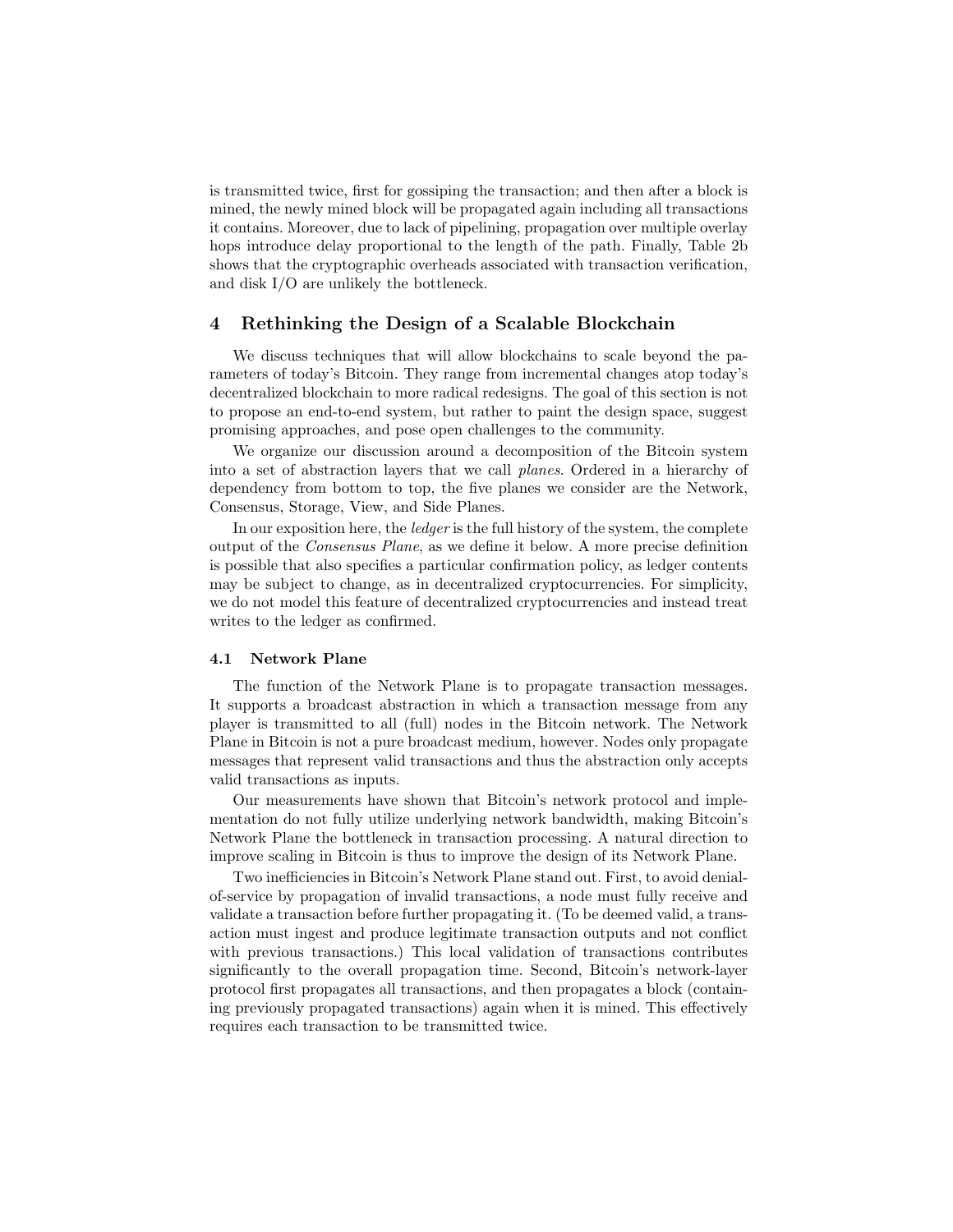There have been several proposals to improve Bitcoin's network-layer protocol. One possibility, to avoid transferring each transaction twice, is to rely on a set reconciliation protocol in which nodes only fetch transactions that they do not possess in a newly mined block [6, 32, 39, 48]. Another option, in use by miners today, is to use a dedicated, centralized, high-speed relay network for inter-miner communication [20].

A different direction is to improve the network layer's function as a broadcast channel. The Network Plane could be designed as a robust P2P overlay topology, with strong connectivity between honest nodes and a low diameter. Such overlay topologies are usually expander graphs, which have known low-latency broadcast protocols [29, 33]. To limit influence of adversarial nodes, the overlay could randomize the location of all peers (outside of their control). Several previous distributed systems have adopted this approach [15, 44]. To further limit denialof-service, nodes could rate-limit transmissions from their peers. Designing such an overlay which maintains a strong connectivity between honest nodes (in the presence of byzantine adversaries) is well-known for static networks [23, 36], but for highly dynamic networks is an active area of research [31].

A longstanding issue involving the Network Plane is the incentivization of the participants. Researchers have noted that Network Plane lacks an incentive structure for the dissemination of transactions, and have proposed a modified fee splitting structure to provide robust incentives. Many other aspects of the network protocol rely on voluntary participation and require ad hoc defenses to stem flooding and denial of service attacks.

#### 4.2 Consensus Plane

The function of the Consensus Plane is to designate a globally accepted set of transactions for processing, as well as a total or partial order on these transactions. As a general abstraction, this plane ingests messages from the Network Plane and outputs transactions for insertion into the system ledger. In Bitcoin, the Consensus Plane is the functionality that mines blocks and reaches consensus on their integration into the blockchain.

Improving proof-of-work protocols. Bitcoin's blockchain protocol introduces a tradeoff among consensus speed, bandwidth, and security. By improving the former two, one introduces an increased number of forks, leading to a loss of the mining power that secures the system and to reduced fairness [26]. Many cryptocurrencies (e.g. [9]) favor consensus speed over security, employing a standard Bitcoin blockchain with a high block-generation frequency.

This three-way tradeoff, however, is not inherent in decentralized cryptocurrencies. The GHOST protocol [46] of Sompolinsky et al. as well as Lewenberg et al. [37] demonstrate that fairness and mining power utilization can be improved by changing the chain selection rule, in particular, by being inclusive to forks outside the main chain as well. In more recent work, Bitcoin-NG [26] demonstrates that the inherent tradeoffs in Bitcoin can be eliminated with an alternative blockchain protocol, offering a consensus delay and bandwidth limited only by the Network Plane.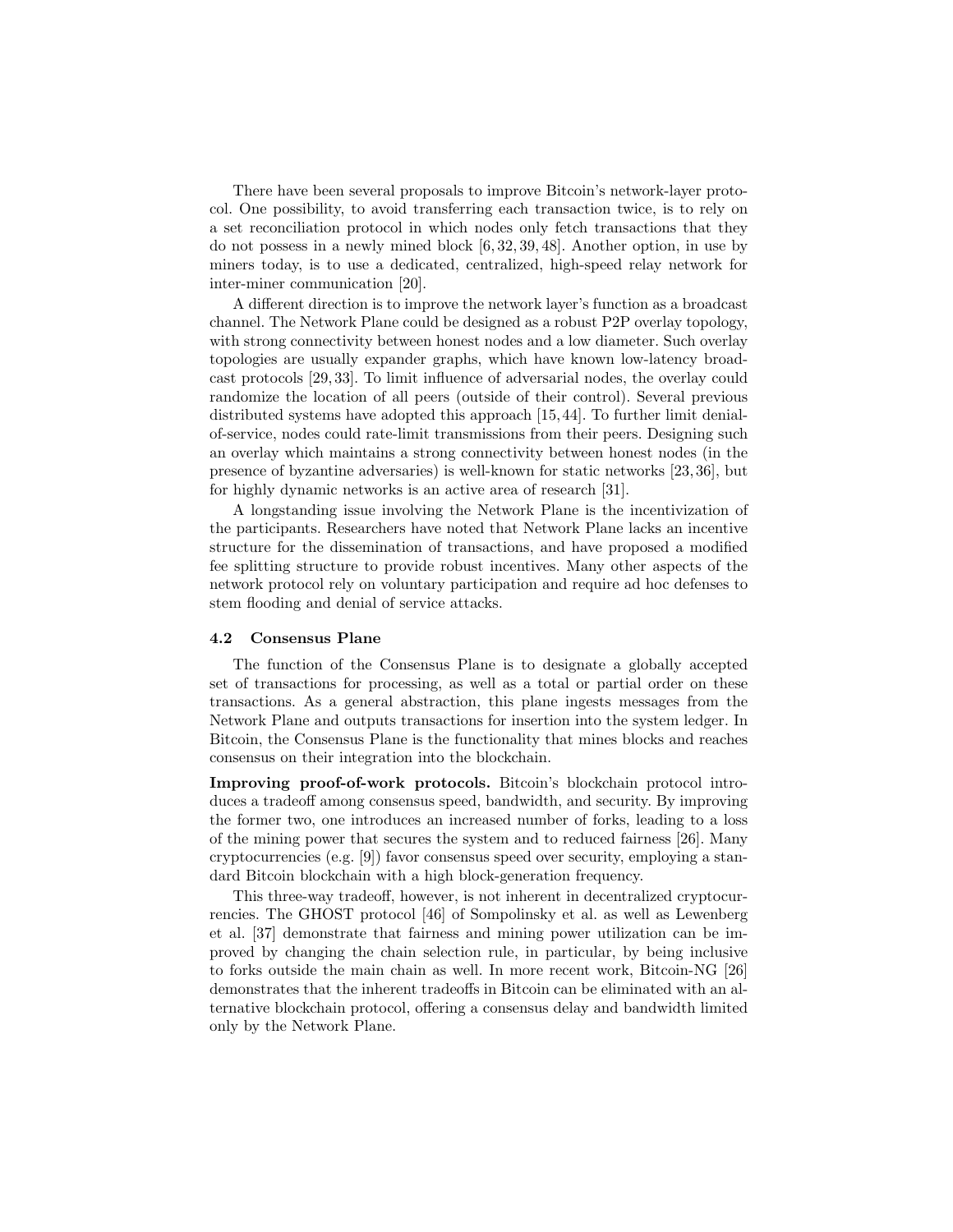**Proof of stake.** Various proposals (e.g.  $[12, 34]$ ) use proof of stake to achieve consensus, eliminating the computational expense of proofs of work. In proof of stake, principals gain the right to create blocks by depositing funds they own. These techniques, however, lack formal guarantees of system convergence [19].

Consortium consensus. Decentralization carries a performance cost. A trust model with stronger assumptions than those in Bitcoin can support a more efficient consensus protocol, achieving better latency and throughput with less computation, bandwidth, and storage. Specifically, using a standard Byzantine Fault Tolerant (BFT) replication protocol with a small number of pre-designated trusted entities removes many of the scaling obstacles in Bitcoin.

Settings involving BFT protocols executed by small sets of trusted entities have received little treatment in the academic literature, but are of considerable interest in practice, and mainstream financial institutions are actively exploring their use [45]. They are sometimes referred to as "consortium blockchains."

Consortium blockchains are worth investigation both as an alternative to decentralized cryptocurrencies and to characterize the performance cost that decentralized blockchains incur by distributing trust. In the full version of this paper [10], we present performance figures and microbenchmarking results on experiments with a popular BFT protocol (PBFT) across a range of different system parametrizations and with nodes dispersed across eight geographies worldwide. Our results illustrate the attractiveness of BFT as a basis for the consensus layer in a cryptocurrency (given acceptance of its strong trust assumptions). Even with dozens of nodes, PBFT greatly outperforms Bitcoin in both transaction latency and throughput. For example, 64 nodes processing batches of 8192 transactions can achieve a throughput of  $4.5K$  tx/sec., average transaction latency of 1.79 sec., and an estimated resource cost per transaction of just  $$3.95 \times 10^{-7}$ .<sup>2</sup> Scaling to hundreds of nodes, however, would greatly degrade the performance of the system. As we now explain, a promising approach to scaling and an open research direction is how to shard a BFT protocol.

Sharding. One possible technique for improving the scalability of the Consensus Plane is to shard it, that is, split up the task of consensus among concurrently operating sets of nodes, with the aim of improving throughput and reducing per-node processing and storage requirements. Sharding is commonly employed in distributed databases, such as Dynamo, MongoDB, MySQL, and BigTable, although performance typically does not grow linearly with shard count. This is due to the need to reach consensus among the shards when operations span multiple shards. One possibility, explored in a non-Byzantine environment in past work [25, 30, 52], is to use a separate consensus protocol, such as Paxos, to achieve agreement among the shards. Such schemes, however, can incur substantial overhead when cross-shard coordination is required in a Byzantine setting, so sharding protocols for blockchains are an open area of research.

<sup>2</sup> Transactions in our experiments are 190 bytes long, all that is needed for a basic money transfer; given the roughly 500 byte average size of Bitcoin transactions, the system would achieve 1.7k tx/sec.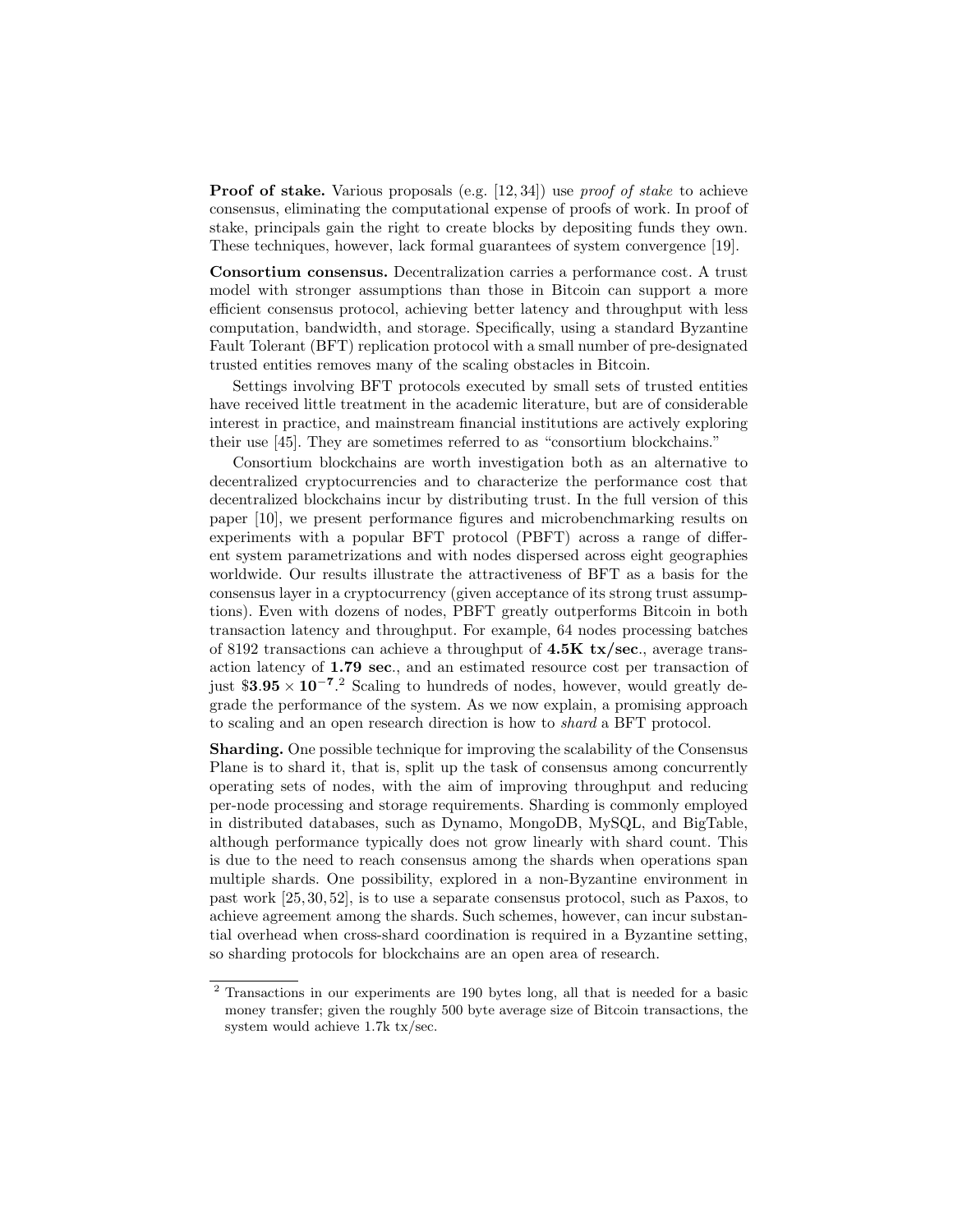Delegation of trust and a hierarchy of sidechains. Another technique for scaling is to create a hierarchy of lower-tier "consensus instances," commonly referred to as "sidechains." Sidechains can potentially have a lower degree of decentralization than the top-level blockchain. Sidechains may also run non-proofof-work consensus protocols, such as BFT. One sidechain structure, proposed by Back et al. [16], permits transactions to move funds among independent chains.

The introduction of sidechains raises three technical challenges. First, the sidechains must be secured independently of the main blockchain. Merged mining techniques [16] allow separate chains to share their mining power, but require miner coordination. Without such coordination, the maintenance of sidechains dilutes the mining power in the system, rendering the individual chains vulnerable. Second, if sidechains are widely adopted, the chances that a given source of funds and a desired destination are on the same sidechain are small, requiring inter-chain transactions. Inter-chain transactions will have to go through the main blockchain, possibly requiring two separate transactions, and therefore may place more of a burden on the main blockchain and thus have an adverse impact on scalability. Finally, transactions involving more than one decentralized chain may incur high latency. Decentralized blockchains require the accumulation of a number of blocks to ensure that a transaction will remain in the blockchain with high probability. Transactions among chains will require a sequence of such block accumulations, one per chain.

#### 4.3 Storage Plane

The Storage Plane functions as a global memory that stores and provides availability for authenticated data produced by the Consensus Plane. It may be regarded as an abstraction with two interfaces: (1) It ingests and processes memory-modification instructions—write and (potentially) delete operations from the Consensus Plane and (2) It services read requests from any entity in the system. The storage plane contains the ledger of the system but may also contain other state produced by consensus, such as smart contract state or "views" supported by the View Plane.

There are several ways to implement the Storage Plane in a cryptocurrency. In Bitcoin, the Storage Plane may be regarded as storing the Bitcoin ledger. The Bitcoin reference implementation today by default stores the entire ledger; as a result, the system stores many duplicates of the entire ledger. The Storage Plane in Bitcoin accepts only writes that append data, namely newly mined blocks, and does not support delete operations. The only generally supported read operation for the Bitcoin Storage Plane downloads the contents of the entire ledger, a process that requires four days (see Section 2). (Given the current height of the blockchain, a downloaded ledger may be authenticated by reference to the genesis block.) Thus, Bitcoin's Storage Plane has notable inefficiencies.

Other implementations of and interfaces for the Storage Plane are possible. The community has proposed interesting ideas that can essentially shard the storage of a UTXO data structure [38] (see below). It is not clear how these ideas would generalize to other forms of state that might go into the Storage Plane, e.g., the state associated with smart contracts. How to shard a general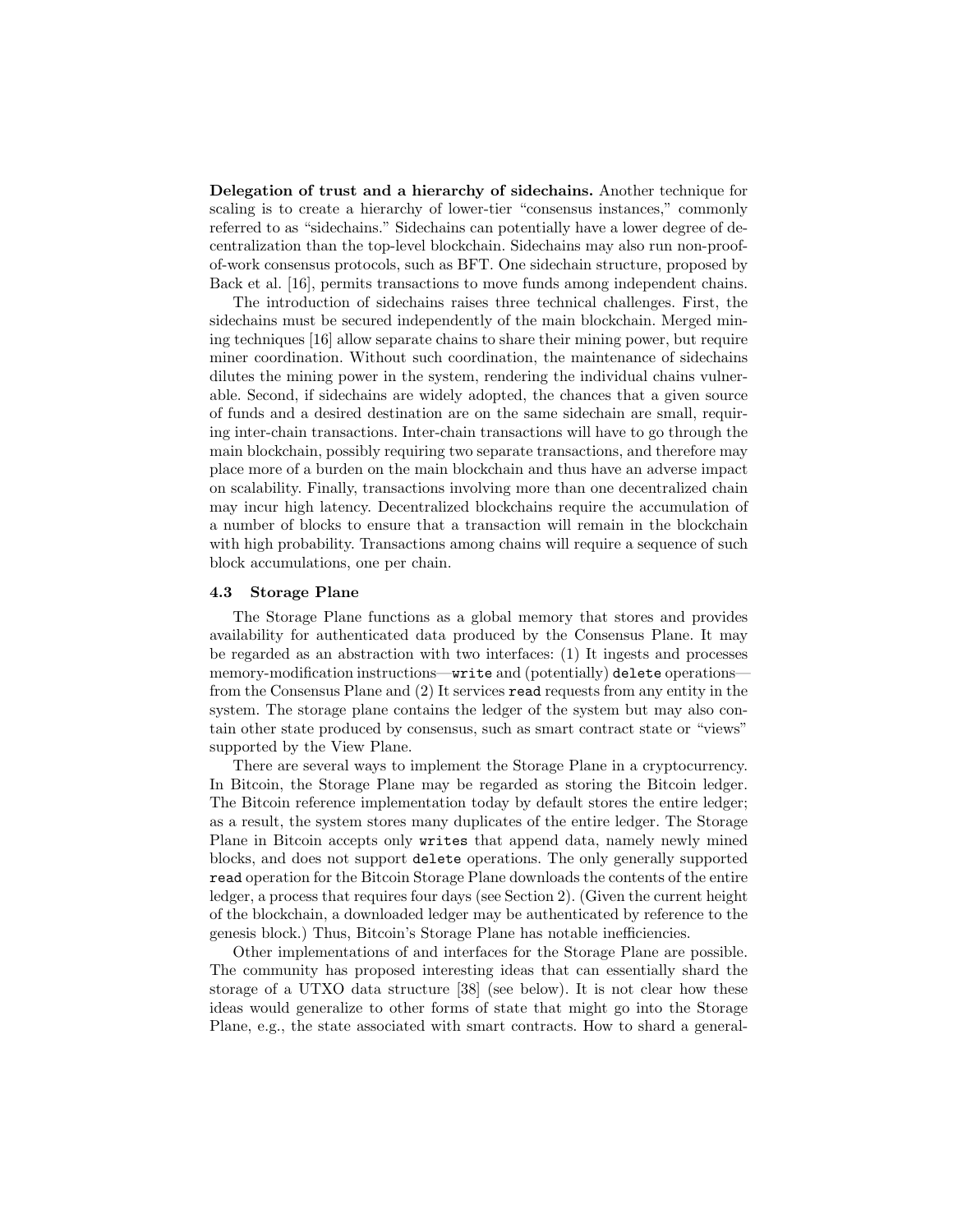purpose Storage Plane such that not all consensus nodes have to store it in its entirety and such that its contents can be authenticated during read operations is an open research challenge. Distributed Hash Tables (DHT) are a possible start, coupled with suitable data authentication techniques.

#### 4.4 View Plane

For Bitcoin miners, it is unnecessary to operate on the full ledger that stores the entire transaction history. Thus miners and nodes in Bitcoin locally compute and operate on a view of the ledger called the unspent transaction outputs (UTXO) set, which in effect specifies the current balance of all entities in the system. Similarly, in Ethereum smart contracts can define state that resides in the ledger. Parties to a smart contract may wish to access and authenticate this state without reading other parts of the ledger. For this reason, a key performance requirement in cryptocurrencies (both decentralized and probably centralized) is support for views. 3

A view is a data structure derived from the full ledger whose state is obtained by applying all transactions. For performance reasons, a view may be stored in the Storage Plane and distributed in an authenticated fashion — Bitcoin did not implement this optimization, and therefore new miners would now need four days to reconstruct the UTXO set (which can be considered as a view) from the beginning of time. In general, the view can be an arbitrary function of the full ledger, not necessarily the UTXO set. As a piece of data in the Storage Plane, a view must be determined either implicitly or explicitly by the Consensus Plane and must be authenticable by any entity executing a Read operation against it. There are a number of options for implementing a view, including the following.

Views via replication. Bitcoin [40], Ethereum [50], and other popular decentralized cryptocurrencies require all consensus nodes to verify all transactions (and/or smart contracts), and based on the result of the computation, update their respective views, e.g., UTXO sets, locally. In this case, the view is an implicit output of the Consensus Plane and may be regarded as residing in the Storage output: provided that it is correctly computed, it represents the computation that an honest set of consensus nodes would produce, and of course it has high availability.

Outsourcing views via cryptography. It is possible to outsource the computation of a view to a third-party service provider. This provider may release a cryptographic digest (e.g., Merkle-tree root) of this view along with a proof of its correctness. By relying on verifiable computation techniques such as succinct non-interactive arguments of knowledge (SNARKs) [18, 41], the provider can produce a proof of correctness for the digest, supporting authentication of the view. The view may then be inserted into the Storage Plane. If availability is not essential, the view can alternatively be stored within some other part of the system, e.g., by the provider itself, rather than in the Storage Plane.

<sup>&</sup>lt;sup>3</sup> We adapt the term "view" from its meaning in database theory, where it refers to the result set of a stored query.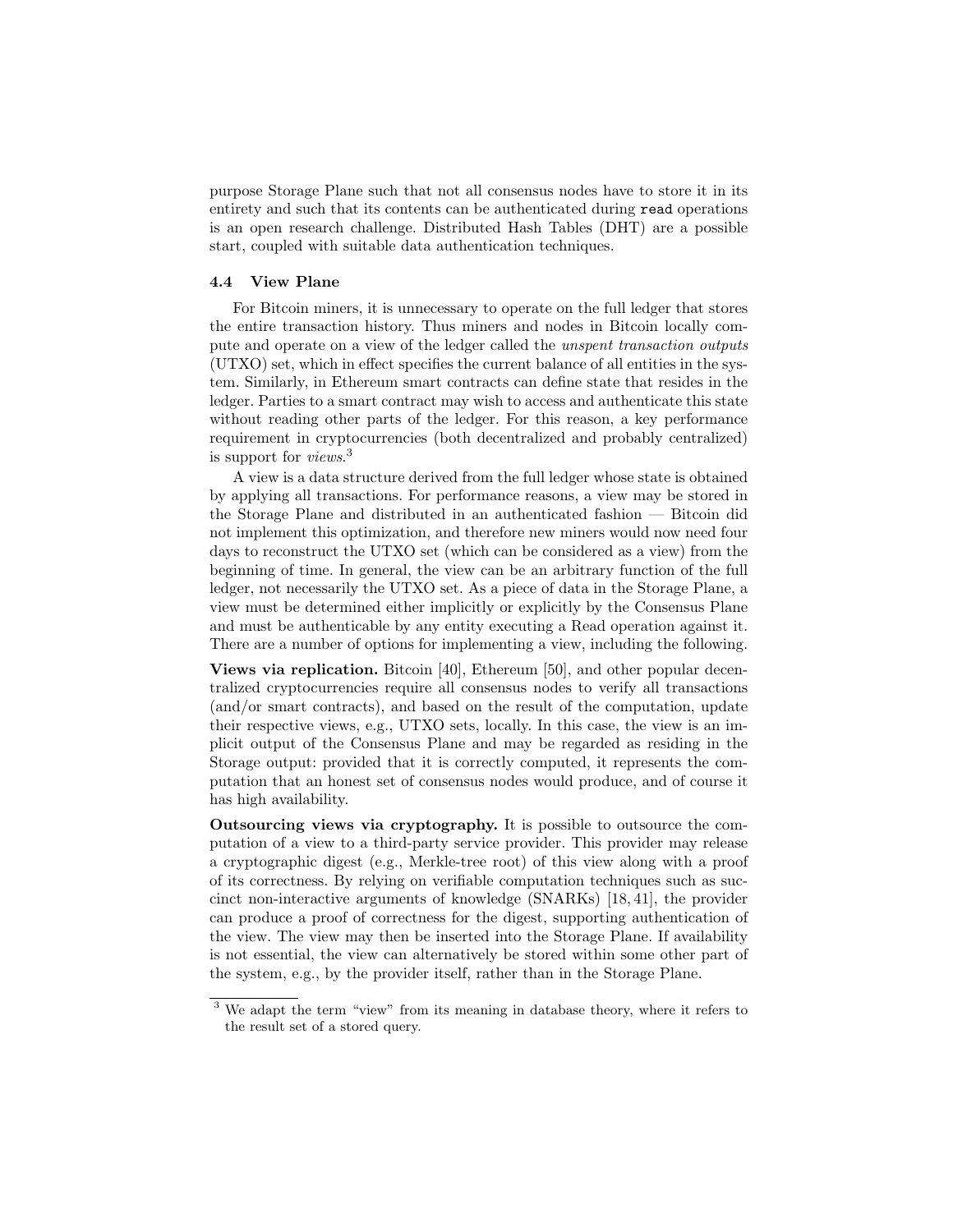One advantage of this approach is that consensus nodes now need not store the entire ledger. They can instead operate over suitably chosen views. A key question that must be answered, however, is whether cryptographic techniques such as SNARKs are practically viable. In the full version of our paper [10], we present experimental results showing that the amortized cost of employing SNARKs can be as low as \$0.0154 per transaction for computing a simple view that essentially stores all users' balances.

## 4.5 Side Plane

Much as sidechains allow off-the-main-chain consensus, we can consider offchain functionalities. Off-chain transactions have been demonstrated in payment networks [13,22,42], in which payments are routed along paths of pre-established "collateral" channels. Each such channel represents a quantity of bitcoin reserves set aside, such that parties can repeatedly adjust their relative stake by exchanging out-of-band messages until the channel is finalized (and the reserves paid out). While payment networks have been heralded as a solution to Bitcoin's inherent limitations, much of their operation, and the guarantees they can offer, rely critically on the nature of the links formed between parties. Even when payment networks use the same underlying transaction format as Bitcoin, as do the Lightning Network [42] and full duplex channels [22], they essentially form a separate Network Plane as well as an independent, peer-to-peer Consensus Plane, backed by Bitcoin. As a result, their capacity, ability to find routes, achieved throughput, latency, and privacy guarantees depend fundamentally on emergent properties of the payment network graph, such as the value capacity of peer-to-peer channels, the discoverability of routes, the online status of nodes involved, and so on. Further, payment channels may embody a similar tradeoff between performance and centralization in the payment network; a centralized hub-and-spoke topology that simplifies routing embodies inherent problems with centralization, such as loss of privacy. The design of protocols for efficient, scalable, privacy-preserving payment networks is an ongoing area of research: it is far from a given that they can outperform Bitcoin's Network and Consensus layers overall.

## 5 Conclusion

This paper explored the challenges in scaling Bitcoin and blockchains in general. Supported by measurement studies, we showed that reparametrization of the block size and interval in Bitcoin is only a first step toward substantial throughput and latency improvements while retaining significant system decentralization. More aggressive scaling will in the longer term require fundamental protocol redesign. Through a structured presentation of the design landscape for blockchain protocols, we illustrated the variety of potentially successful approaches to such scaling, categorized a range of recently proposed and new ideas, and framed a number of important open technical challenges for the community.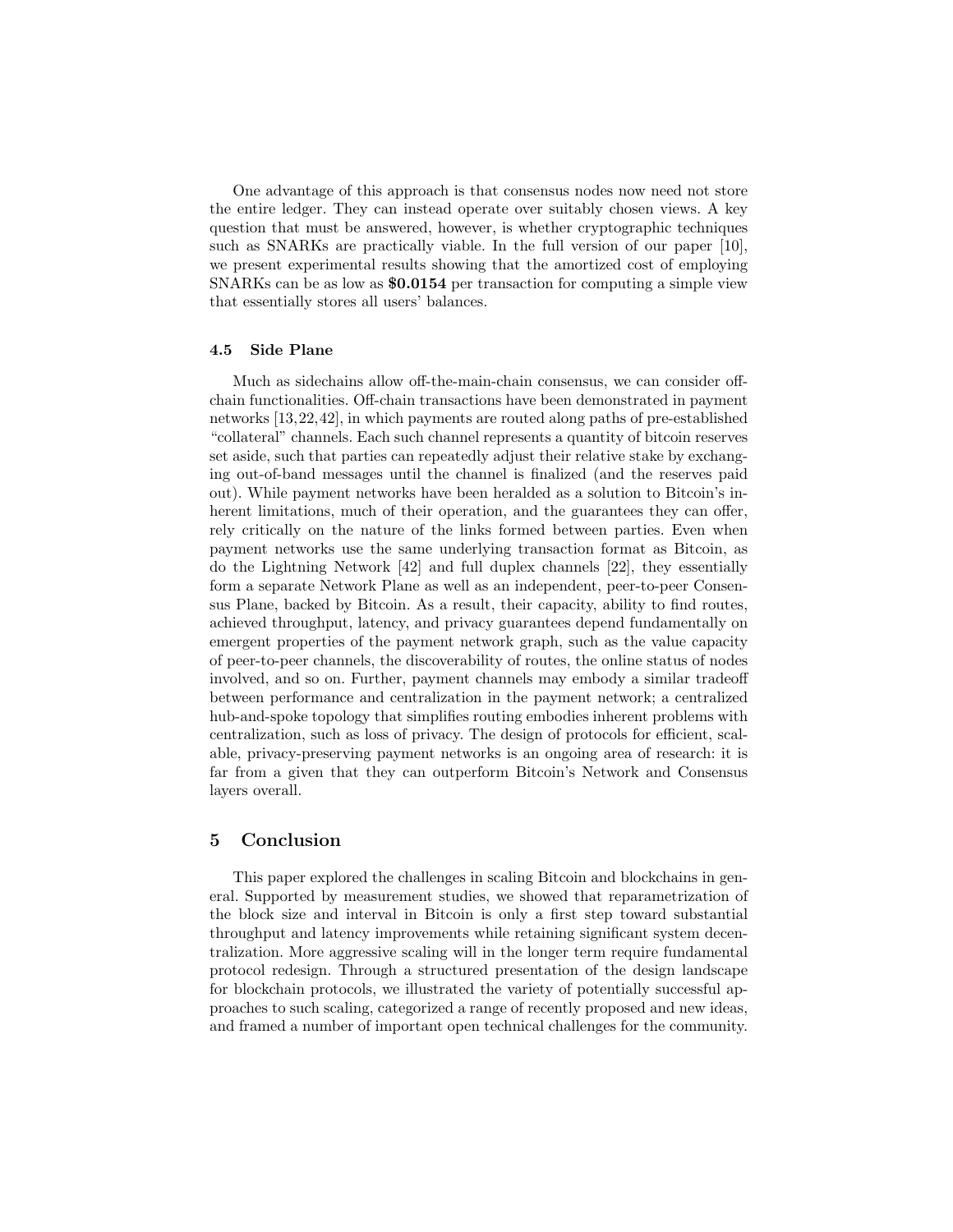## Acknowledgements

This work is supported in part by NSF grants CNS-1314857, CNS-1453634, CNS-1518765, CNS-1514261, CNS-1518899, a Packard Fellowship, a Sloan Fellowship, two Google Faculty Research Awards, and a VMWare Research Award.

# References

- 1. https://en.bitcoin.it/wiki/Scalability.
- 2. https://en.bitcoin.it/wiki/Mining\_hardware\_comparison.
- 3. https://blockchain.info/charts/hash-rate.
- 4. https://blockchain.info/charts/n-transactions-per-block.
- 5. https://bitnodes.21.co/dashboard/?days=365.
- 6. https://gist.github.com/gavinandresen/e20c3b5a1d4b97f79ac2.
- 7. Amazon ec2 pricing. http://aws.amazon.com/ec2/pricing/. accessed 2015-10-30.
- 8. Antminer s5+ hardware. https://bitmaintech.com/productDetail.htm?pid= 0002015081407532655504JMKzsM067B. accessed 2015-10-30.
- 9. Litecoin, open source P2P digital currency. https://litecoin.org.
- 10. On scaling decentralized blockchains a postion paper. http://www.initc3.org/ scalingblockchain/.
- 11. How a Visa transaction works. http://web.archive.org/web/ 20160121231718/http://apps.usa.visa.com/merchants/become-a-merchant/ how-a-visa-transaction-works.jsp, 2015.
- 12. NXT.org, Decentralized Financial Ecosystem. http://nxt.org/, 2015.
- 13. abhi shelat and R. Pass. Micropayments for peer-to-peer currencies. In CCS, 2015.
- 14. G. Andresen. Increase maximum block size (bip 101). https://github.com/ bitcoin/bips/blob/master/bip-0101.mediawiki, retrieved October 2015.
- 15. B. Awerbuch and C. Scheideler. Towards a scalable and robust DHT. In SPAA, 2006.
- 16. A. Back, M. Corallo, L. Dashjr, M. Friedenbach, G. Maxwell, A. Miller, A. Poelstra, J. Timón, and P. Wuille. Enabling blockchain innovations with pegged sidechains. https://www.blockstream.com/sidechains.pdf, retrieved Nov 26, 2015.
- 17. E. Ben-Sasson, A. Chiesa, E. Tromer, and M. Virza. Scalable zero knowledge via cycles of elliptic curves. In CRYPTO. 2014.
- 18. E. Ben-Sasson, A. Chiesa, E. Tromer, and M. Virza. Succinct non-interactive zero knowledge for a von neumann architecture. In Security, 2014.
- 19. I. Bentov, C. Lee, A. Mizrahi, and M. Rosenfeld. Proof of activity: Extending bitcoin's proof of work via proof of stake. https://eprint.iacr.org/2014/452/.
- 20. M. Corallo. High-speed Bitcoin relay network. https://github.com/ TheBlueMatt/RelayNode, December 2015.
- 21. C. Decker and R. Wattenhofer. Information propagation in the bitcoin network. In IEEE P2P, pages 1–10. IEEE, 2013.
- 22. C. Decker and R. Wattenhofer. A fast and scalable payment network with bitcoin duplex micropayment channels. In Stabilization, Safety, and Security of Distributed Systems, pages 3–18. Springer, 2015.
- 23. S. Dolev and N. Tzachar. Spanders: Distributed spanning expanders. Sci. Comput. Program.
- 24. P. W. Eric Lombrozo, Johnson Lau. Segregated witness (consensus layer). https: //github.com/CodeShark/bips/blob/segwit/bip-codeshark-jl2012-segwit. mediawiki.